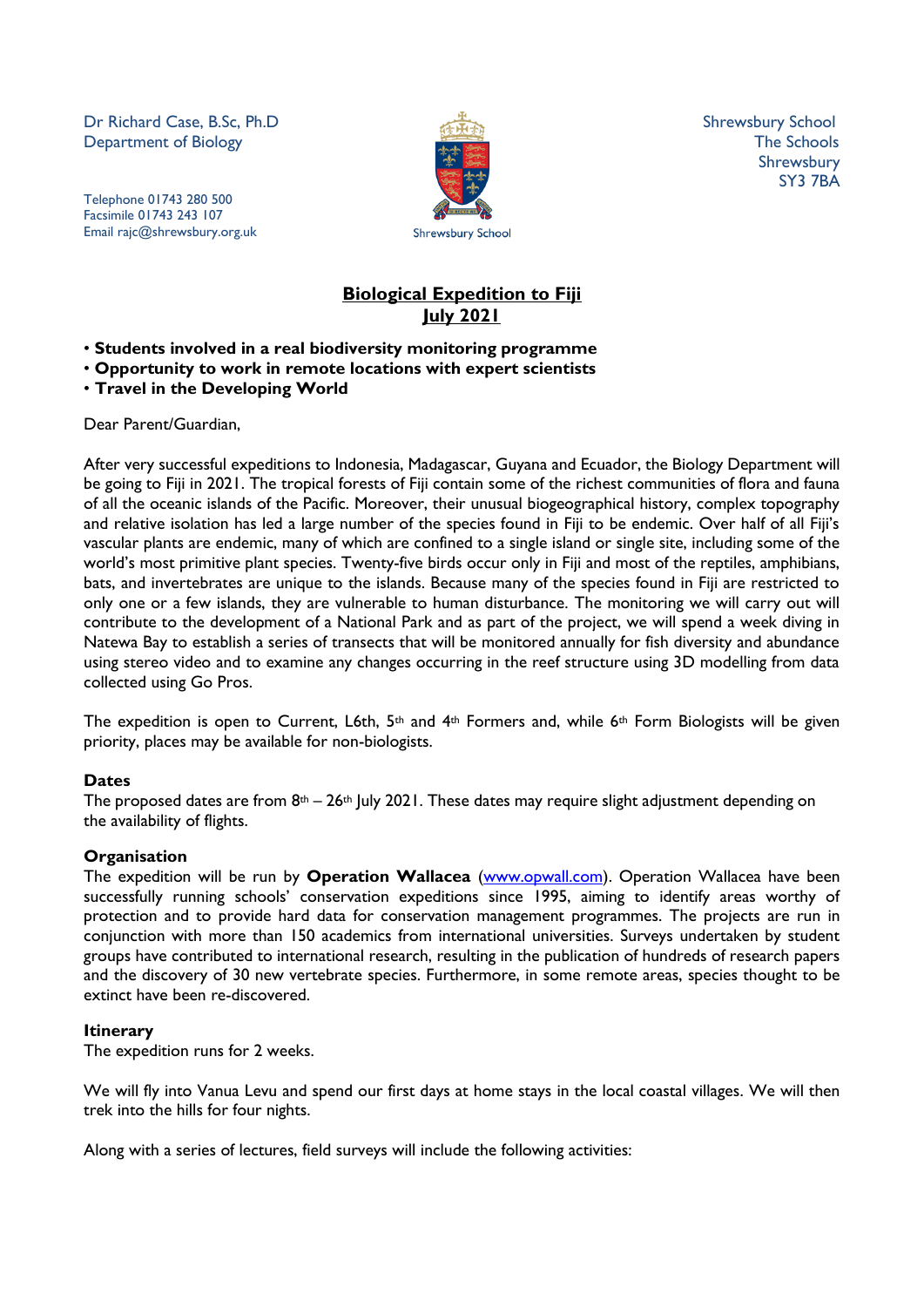- Forest structure and carbon surveys
- Butterfly and other invertebrate surveys
- Bird surveys
- Forest classification and mongoose impact surveys

During the second week we will complete a reef ecology course. Non-divers will be able to snorkel but those wishing to dive must ensure that they have their PADI Open Water certification.

### **Costs**

The total cost of the trip will be in the region of  $£3560$ . At this early stage it is difficult to estimate costs and the total may increase. A lot depends on international flights. Costs include:

- Expedition fees from Operation Wallacea, including scientific gear, marine equipment, training, food and accommodation
- International flights
- Internal flights and transfers
- Park Entry fees

Vaccination costs are not included. We will obviously do everything we can to keep the cost of the trip to a minimum without compromising the safety of the students going on the expedition. By launching the trip early, expedition members will have a considerable period of time in which to raise funds. Individual enterprise and commitment in raising sponsorship is the way forwards as those who work hardest benefit the most. Any team fundraising that takes place will be for charity and will go directly to the communities we will be working with to promote education and conservation. There are significant cancellation charges so those who sign up must be committed to raising money or have parental sponsorship.

#### **Benefits**

Participants will be challenged and inspired and will build a strong knowledge of ecological techniques and biology that will set them apart in 6<sup>th</sup> Form Biology and at university. Mention of the expedition and commitment to fundraising on a UCAS personal statement will provide a powerful demonstration of subject interest and initiative sought by university admissions officers. The expedition will contribute directly to conservation in an area that has been identified as a priority for conservation. Furthermore, it will provide an opportunity to gain an insight into life in the Developing World which will be of huge value to any young person.

#### **Commitment**

If you would like your son or daughter to participate in this expedition, please complete the enclosed form and return it by email, post or by hand by **Tue 28th January 2019**. It will not be possible to purchase flights until October 2019 and only then will it be possible to provide you with more exact information about the final cost of the expedition.

For all those interested, a representative from Operation Wallacea will visit on **Thursday 23rd January at 7:30pm** to give a presentation in the Science Lecture Theatre on exactly what the expedition will entail. Parents are welcome to attend.

Yours sincerely

Pel Co

Dr. Richard Case.